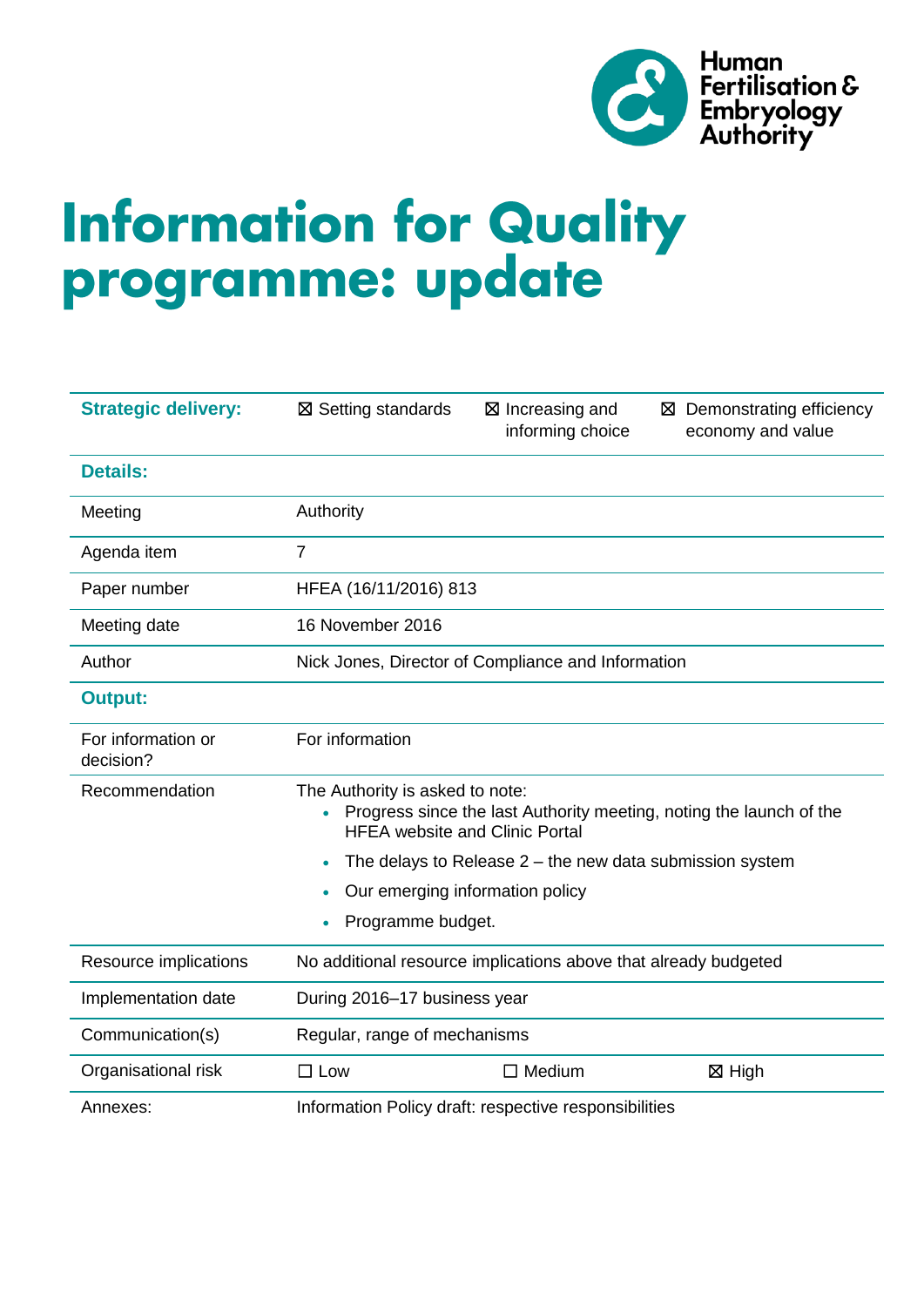# **Background** 1.

- **1.1.** The Information for Quality (IfQ) programme encompasses:
	- The redesign of our website and Choose a Fertility Clinic (CaFC) function
	- The redesign of the 'Clinic Portal' (used for interacting with clinics) and combining it with data submission functionality (Release 2) that is currently provided in our separate system (used by clinics to submit treatment data to us)
	- A revised dataset and data dictionary which will be submitted for approval by the Standardisation Committee for Care Information (SCCI)
	- A revised Register of treatments, which will include the migration of historical data contained within the existing Register
	- The redesign of our main internal systems that comprise the Authority's Register and supporting IT processes.
- **1.2.** Given the importance of IfQ to our strategy, we update the Authority on progress at each meeting and seek approval for direction and actions.
- **1.3.** This paper updates Members on:
	- Concluding the Programme
	- Work in progress
	- Release 2 data submission development
	- Our emerging information policy
	- Programme budget

### **The IfQ Programme**  $2.$

- $2.1.$ The IfQ Programme is scheduled to conclude in March 2017. As this is the last meeting of the Authority this calendar year and given the approaching financial year-end, this paper both brings members up to date with progress and identifies the critical next steps as regards programme delivery. A fuller discussion will be presented to the next meeting of the Audit and Governance Committee in December.
- **2.2.** As stated at previous meetings IfQ has been developed according to an 'agile' methodology required by the Government Digital Service (GDS). This methodology divides programmes into a number of stages. IfQ is currently at the 'public beta' stage, which involves going public with a beta version, receiving feedback and preparing to go live. This is followed by a final 'live' stage – a tested solution that is ready to release and then continuously improved. This latter reference, to continuous improvement, is an important feature. The IfQ Programme needs to close for funding and governance purposes, but that does not mean that there will be no further work on the various elements of the programme. On the contrary, GDS expectations assume a different way of working with a focus on meeting user needs through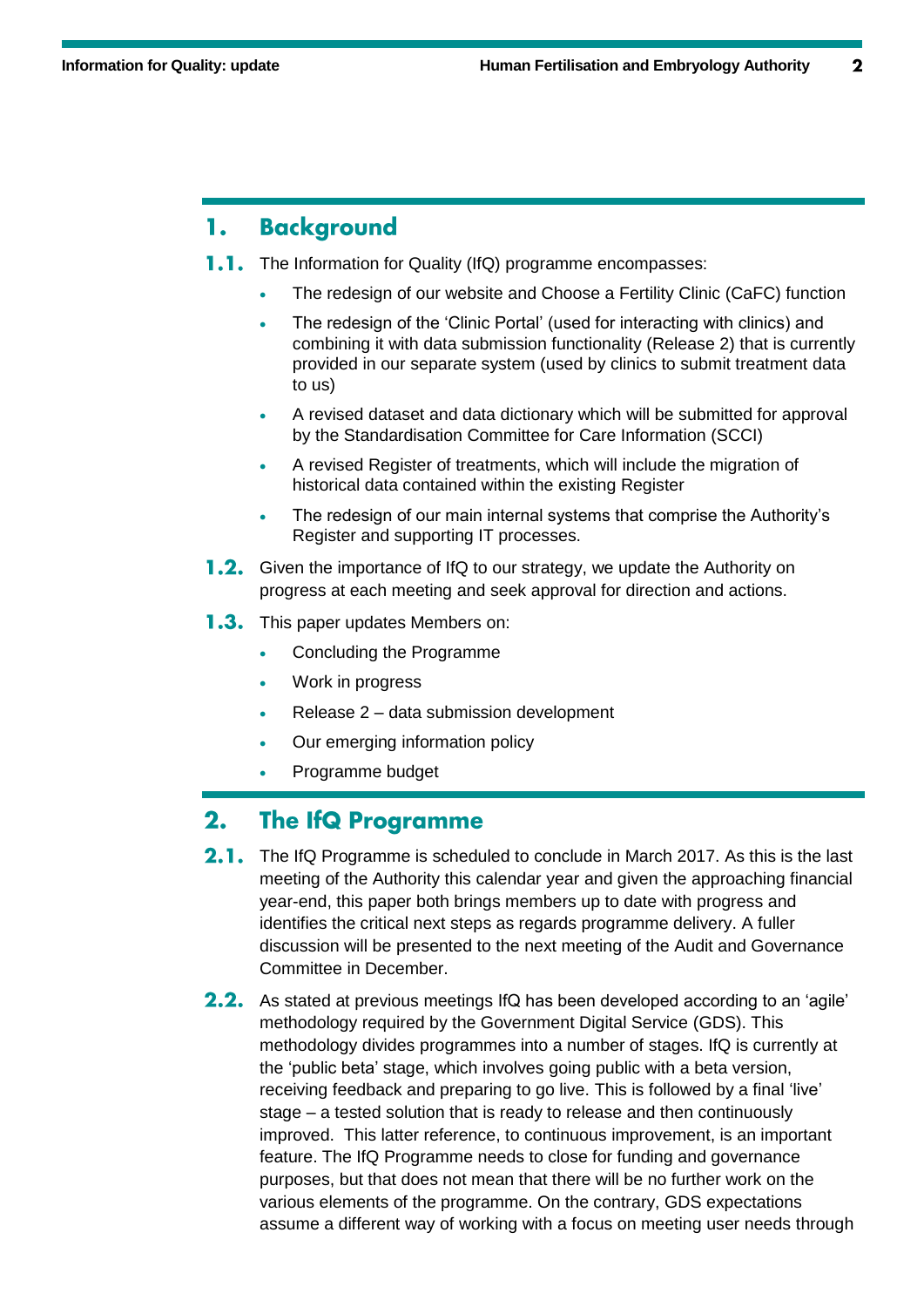'continuous' feedback and, where necessary, improvement. Our business planning processes – our funded programme of activity within the HFEA to meet our strategic objectives – will need to adapt accordingly.

## **Work in progress**  $3<sub>1</sub>$

- **3.1.** The period since the last meeting of the Authority has seen the continuation of an intense period of activity by the teams. The work has been progressed due to the substantial efforts of the many people working in the HFEA and our partners.
- **Website and choose a fertility clinic:** these two products were released to public beta in July 2016. Feedback has been positive and is discussed in detail in an accompanying paper to this meeting. However, as reported at the September meeting of the Authority we now propose that both the website and CaFC do not proceed to live until February 2017. This is in recognition of the Judicial Review, which is scheduled to take place on 19 and 20 December 2016, and the need to secure final GDS approval which is currently planned for late January 2017.
- **3.3.** For the purposes of the Programme the website and CaFC is largely concluded, and the additional design and development work that needs to take place is already included within the existing contract. Subject to assessment the product will be live in February 2017 – and the current HFEA website decommissioned.
- **3.4. Clinic Portal (Release 1):** this element of the portal will allow clinics to conduct all transactions with the HFEA (other than for treatment data submission) – applying for a new licence, PGD condition and so on; seeing their performance on a range of measures on an enhanced dashboard; being able to find regulatory requirements using an enhanced search facility; two-way communications between us and clinics, and so on. The report to the September meeting of the Authority confirmed that the portal was released in beta form on 12 July 2016, and anticipated that the GDS assessment was scheduled to take place on 28 October 2016.
- **3.5.** A consequence of the beta testing (and, to a large extent, its purpose) was the identification of issues and bugs and the resolution of these has required more time and effort than expected. As a consequence, we have decided to reschedule the GDS assessment – now 21 November 2016 – so that further and final user testing could be undertaken on 3 November 2016.
- **3.6.** For the purposes of the Programme the Clinic Portal (Release 1) is, subject to GDS assessment, largely concluded. It is expected that the Clinic Portal will be released as live in December 2016 and the current portal decommissioned.
- **3.7. Clinic Portal Release 2:** This is the component that replaces the current clinic data submission application (EDI, or, for the majority of clinics, bespoke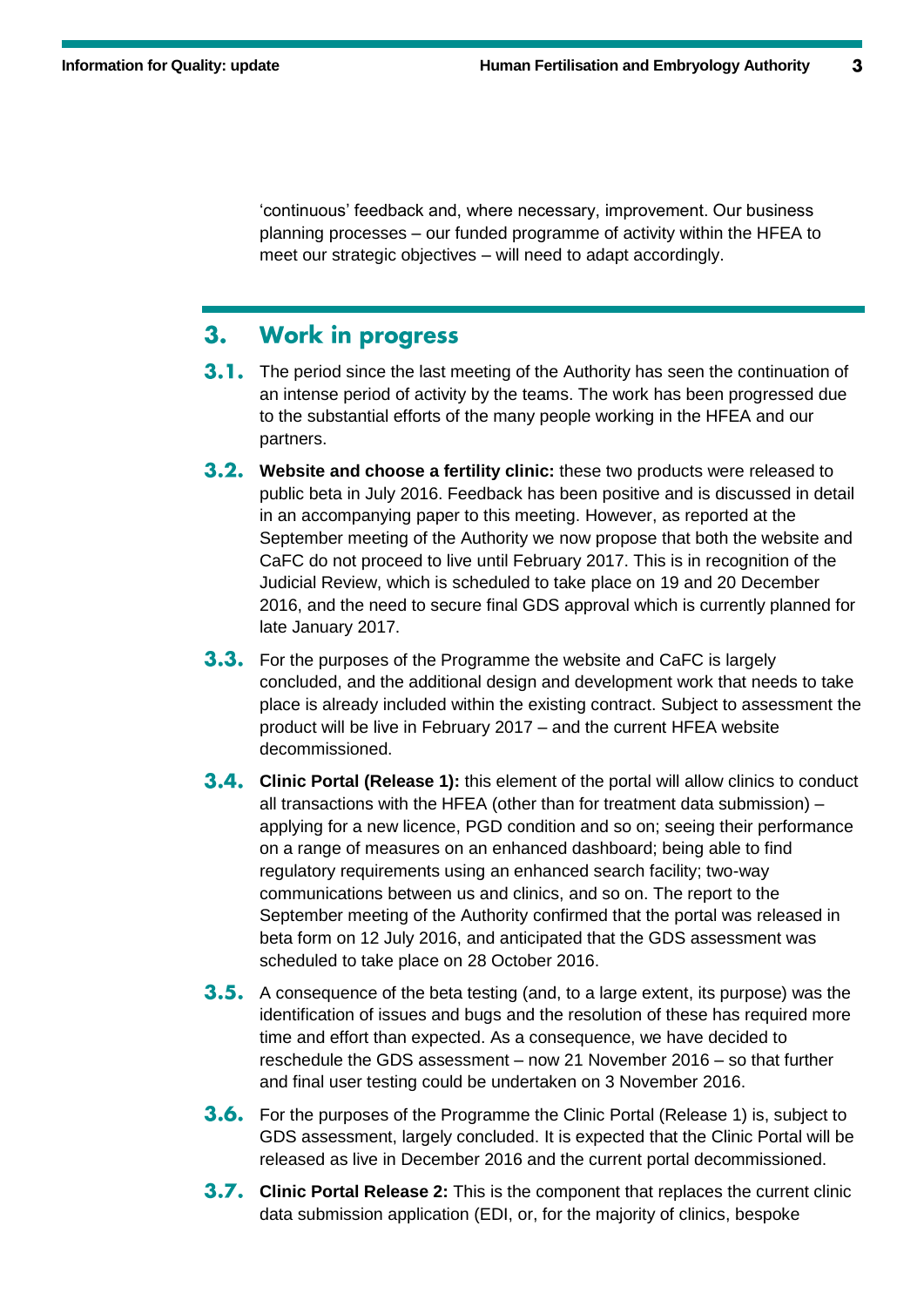electronic patient record systems (EPRS)). This is a substantial undertaking requiring both extensive foundational work and a new 'front end' service that will be experienced by clinic users. Much of the foundational work is well advanced – as reported to previous meetings of the Authority. We have designed a new Register database with a new data structure, with each item defined in a data dictionary, which is in the process of being accredited by NHS Digital. We are finalising the cleansing of vital data prior to the migration of the current Register database, and that Register migration process is backed by a Register migration strategy. And we are developing a set of new expectations as regards clinics' information management arrangements once we move to the new database. More detail is provided in section 4 below.

- **3.8.** This work underpins the 'front-end' service as experienced by clinic users. At the previous meeting of the Authority it was reported that our end-October 2016 release expectations would not be met for EDI users, albeit our original expectations for clinics with EPRS of 31 March 2016 was achievable. We expect to launch EDI at the same time although there are operational benefits in not implementing the two variants at the same time. We continue to consider this.
- **3.9.** In summary, proof of concepts and business processes have been mapped and tested with clinic users, and act as the specification to the developers who are making steady progress building the 'input questions' and screens that clinics will utilise.
- **3.10.** Challenges remain with this aspect of the Programme. While much of the foundational work has progressed well over a significant period of time it is likely that the remaining work will absorb the majority of the remaining time and resource attached to the Programme.

### Release 2 - data submission development 4.

As outlined in 3.7 above, there has been much progress, with more to do, on the necessary foundational work in transforming the data submission system.

# **Data dictionary and accreditation**

- 4.1. The data dictionary the basis of all the information we need to collect and the definition of each field is complete, and is the basis for the components of information set out in 3.9 above.
- **4.2.** The Standardisation Committee for Care Information (part of NHS Digital) accreditation process for the 'UK ART dataset' and its implementation is ontrack. It is an intensive process requiring the submission of substantial documentation considered by several committees but is a good external test of the thoroughness by which we have gone about our work.

# **Data 'cleansing'**

**4.3.** Over the last 12 months, the Register has been subject to a thorough overhaul, or cleansing exercise. As the data moves from the current Register structure or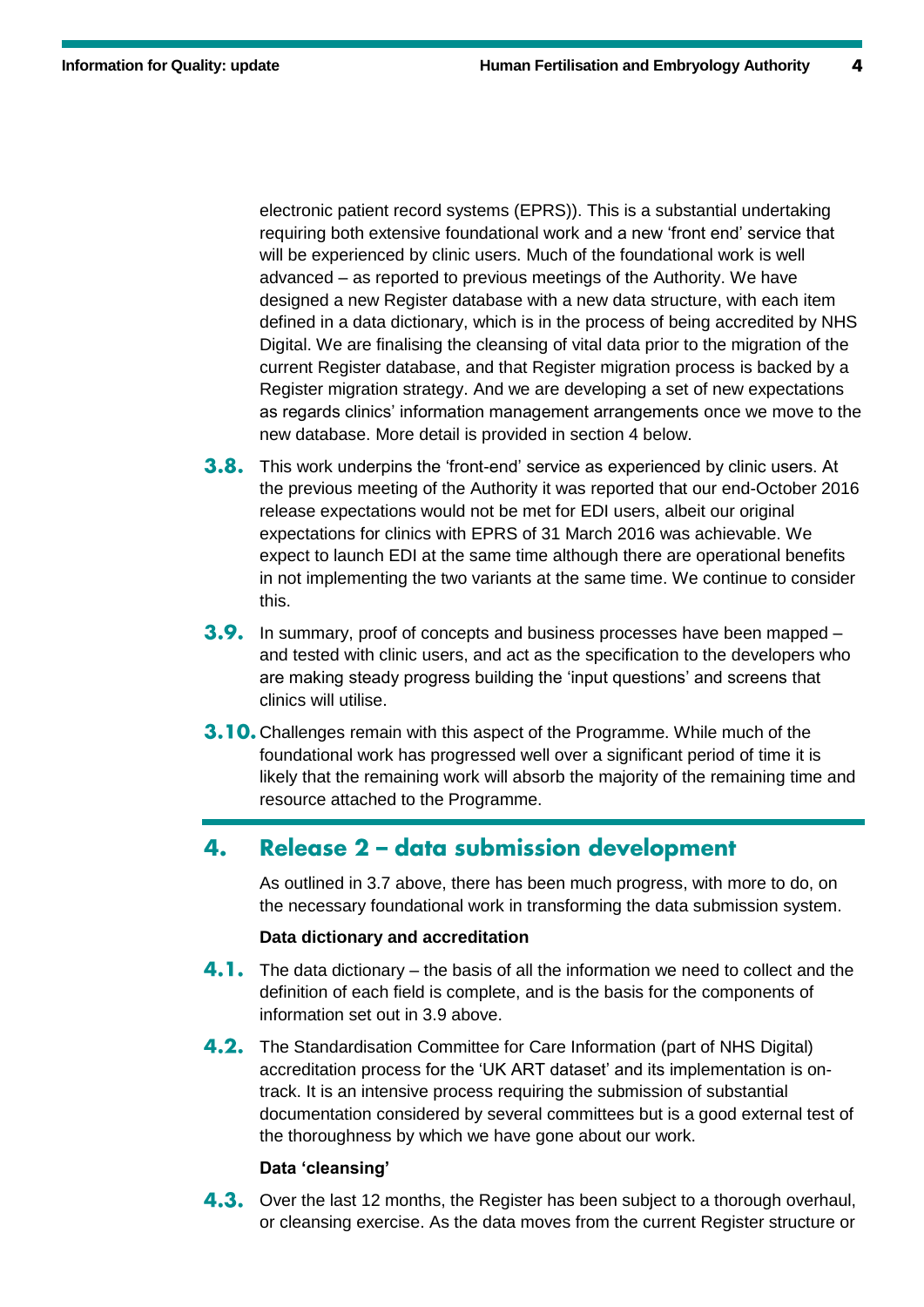database to a new more efficient database, to allow for much greater ease of interrogation and less manual intervention, it is vital that critical fields are reviewed for error, absence or duplication and resolved – as far as possible.

- **4.4.** We identified 14160 fields or records requiring intervention, and there are now fewer than 800 where additional intervention is necessary – a manageable sum.
- 4.5. Within this sum is the work that clinics must undertake. Since April 2016 we have incrementally returned records to clinics which have problems, usually outcome forms where the treatment forms is missing. The team worked very hard to minimise the burden and sent back only 354 records to clinics. Over half of these reviews have been completed and there is steady progress on the balance.

# **Register data migration**

- $4.6.$ Due to the importance of the Register and the highly sensitive nature of the data contained within it, a well-managed and successful data migration process is central to realising many of the anticipated benefits of the IfQ Programme.
- $4.7.$ Our migration strategy required a foundational 'health check' of the data to be conducted, which identifies data quality issues at the outset of the project. Following the health check of the data, the strategy requires five separate data migration 'loads' of all of the historical data in to the new Register structure.
- 4.8. It was expected in the Summer that the migration would have been completed, in line with the timetable for introducing the new data submission system. This is predominantly a task that needs to be undertaken by skilled and experienced staff in the HFEA. The knock-on effects of delays to the website (particularly choose a fertility clinic, and the Clinic Portal) has meant the migration work has slowed.
- 4.9. That said, trial load 1 has been successfully completed and the team is currently finalising the reconciliation and migration exceptions reports in the lead up to commencing subsequent work

Assurance of this careful progress will be provided by Programme oversight, which in turn will receive a report from an independent data management specialist, commissioned to provide reports to the Authority.

# **Information policy**

- 4.10. Clearly, there has been a substantial investment by the HFEA in developing a new information architecture that relies on licensed clinics to meet our information management expectations of them – such that the benefits anticipated by the investment can be realised. We have no reason to doubt that they will not. Equally we want to take the opportunity to renew our expectations of them.
- **4.11.** We will want to develop a set of principles to underpin the HFEA's approach to information and how they support the delivery of our strategic objectives recognising the increasing role digitisation is playing in facilitating choice and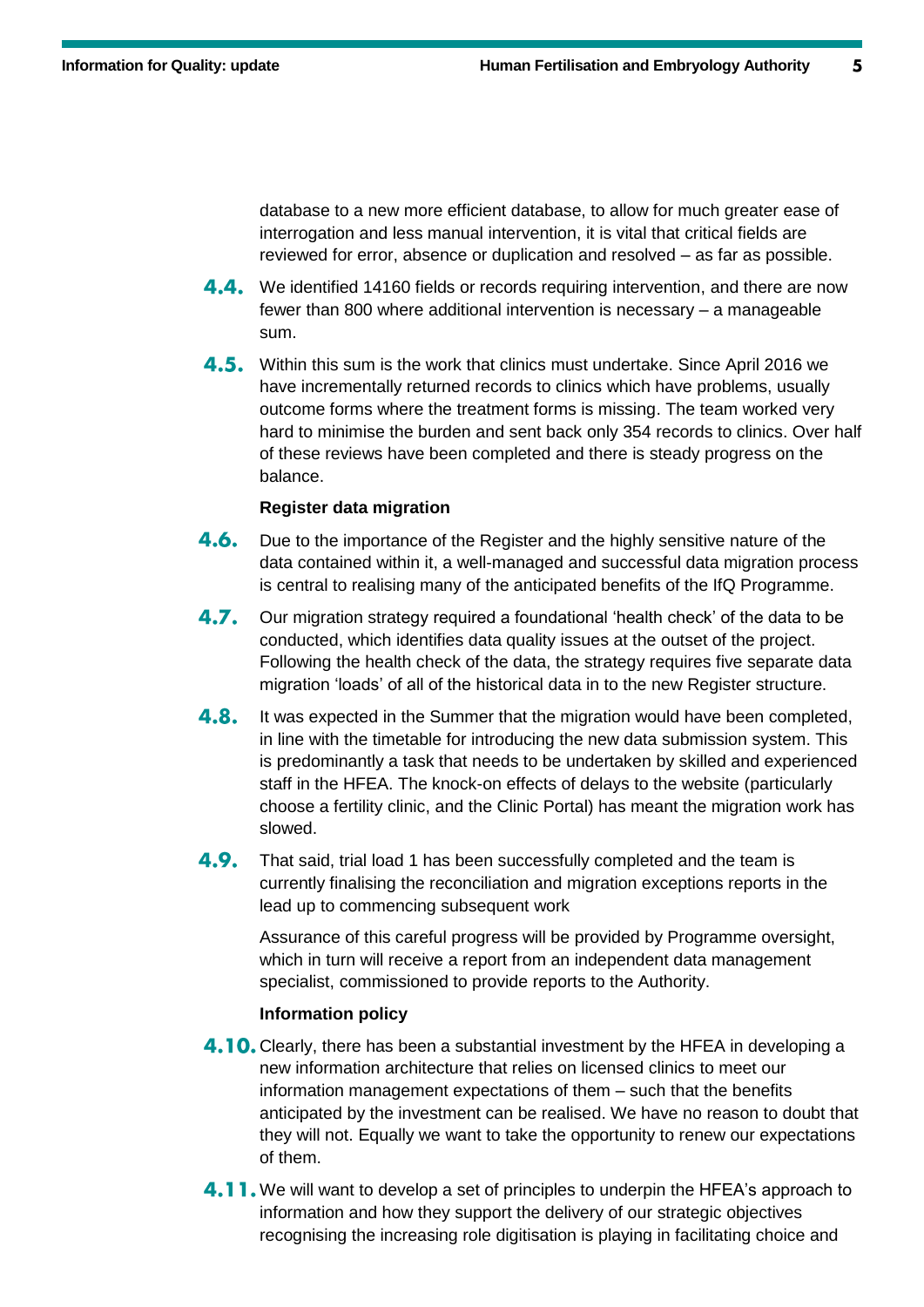access, supporting research, improved safety and outcomes and reducing treatment delivery costs.

- **4.12.** Due to the somewhat inefficient nature of the current submission system and Register structure there has been a blurring of lines of accountability between the HFEA and clinics in relation to clinics' performance in submitting timely data, of the right quality, and dealing with errors promptly. This necessitates a careful and cautious approach by our compliance and audit teams as regards escalation of concerns. In a regulated environment this is far from ideal.
- **4.13.** The new data submission system will require less resource for both clinics and the HFEA. As such this presents a good opportunity to recalibrate and make very clear the respective responsibilities, of the HFEA and licensed clinics. A draft information policy will be presented at the January 2017 meeting of the Authority setting this out in greater depth - but our thinking on establishing clearer responsibilities is set out at annex A, for early comment.

### **Programme budget** 5.

- **5.1.** As reported previously, a revised IfQ programme plan was finalised and signed off by the IfQ Programme Board in January 2016, in line with the overall £1.134m agreed by Authority. We do not expect the Programme will exceed this figure at 31 March 2017.
- **5.2.** This month variance is explained by an underspend originally forecasted for the security consultant. The underspend should balance in the upcoming months once the work is completed and invoiced.

| Total IfQ<br>budget | <b>Budget</b><br>this F/Y | <b>Planned</b><br>spend | <b>Actual to</b><br>date | <b>Monthly Variance</b> |
|---------------------|---------------------------|-------------------------|--------------------------|-------------------------|
| <b>May 2016</b>     |                           |                         |                          |                         |
| 1,227,402           | £619,025                  | £1,111,888              | £1,132,111               | £20,223                 |
|                     | (16/17)                   | (Sep 16)                | (Sep 16)                 |                         |

5.3. The current budget position for 2016/17 is as follows:

**5.4.** The spend to date has increased slightly between August and September and is now again joining the earned value. As we reach the end of beta and complete the live phase we expect the earned value to reach its peak reflecting the work completed.

| <b>Period</b> | <b>Apr-16</b> | <b>May-16</b> | $Jun-16$ | $Jul-16$ | <b>Aug-16</b> | Sep-16 |
|---------------|---------------|---------------|----------|----------|---------------|--------|
| Earned Value  | 70.0%         | 75%           | 79%      | 81%      | 91.2%         | 92.1%  |
| Spend to date | 74.1%         | 75%           | 87%      | 88%      | 85.8%         | 88.5%  |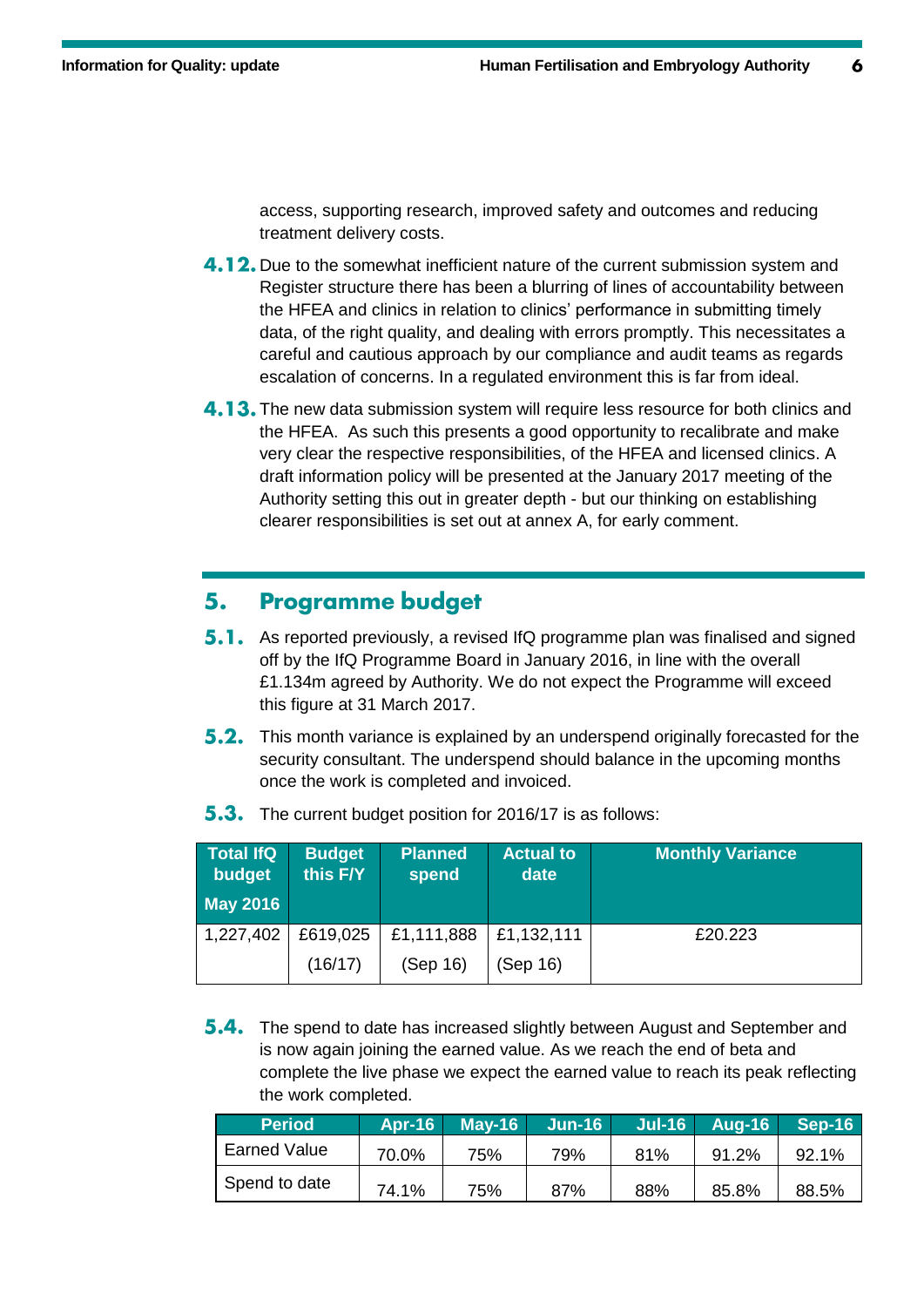

# **Recommendation** 6.

### $6.1.$ **The Authority is asked to note:**

- Progress since the last Authority meeting, noting the launch of the HFEA website and Clinic Portal;
- The delays to Release 2 the new data submission system
- Our emerging information policy
- Programme budget.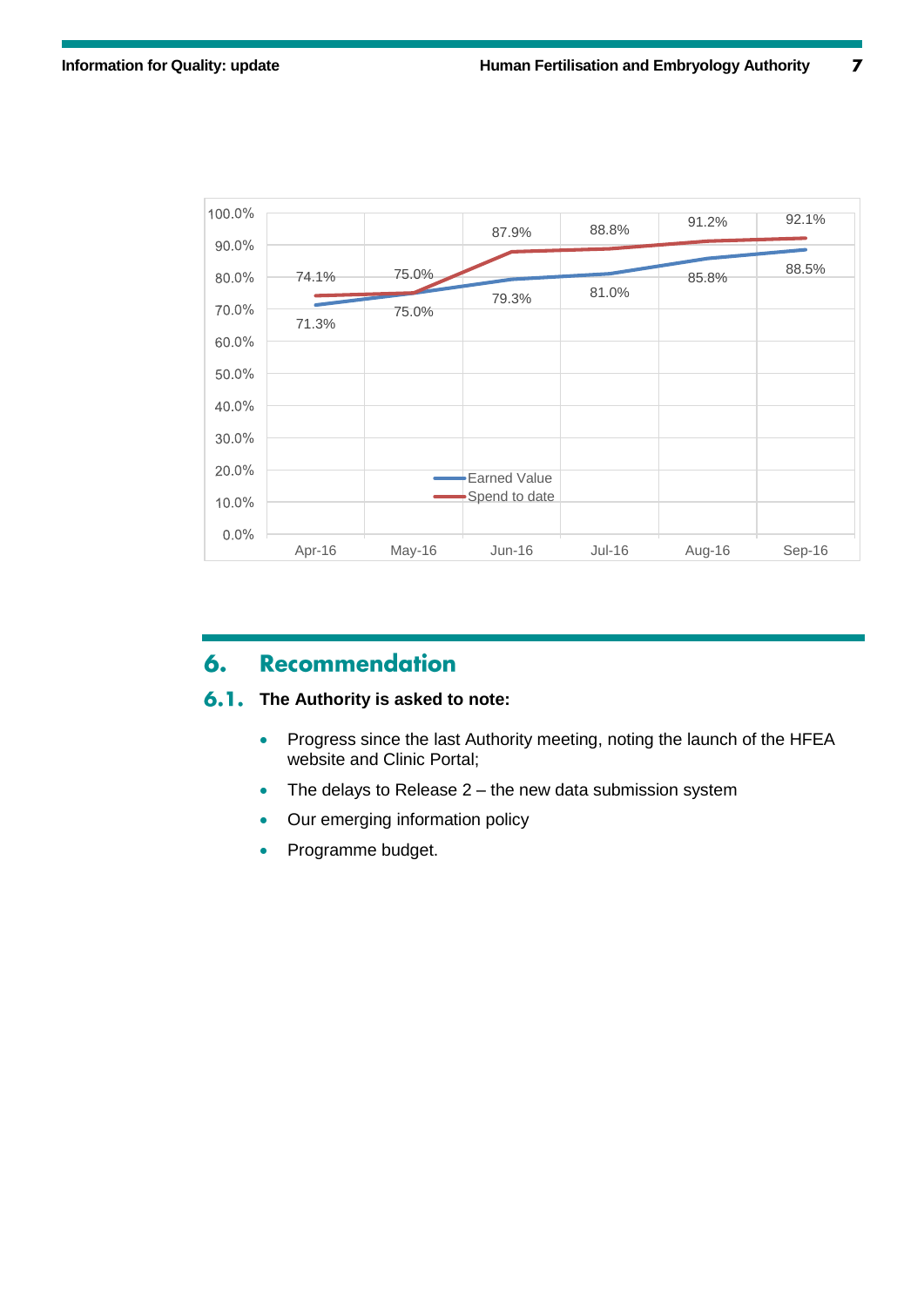# **Annex A – Information Policy draft: respective responsibilities**

| <b>HFEA</b>                                                                                                                                                                                                                                                                                                          | <b>Licensed clinics</b>                                                                                   |  |
|----------------------------------------------------------------------------------------------------------------------------------------------------------------------------------------------------------------------------------------------------------------------------------------------------------------------|-----------------------------------------------------------------------------------------------------------|--|
| Register data submission                                                                                                                                                                                                                                                                                             |                                                                                                           |  |
| to provide clear definitions and justifications<br>for the data to be submitted and ensure it is<br>consistent with the Standardisation<br>Committee for Care Information (SCCI) UK<br>ART information standard;                                                                                                     | to submit register data in the form and at intervals<br>specified by the Authority in Directions.         |  |
| to consult sector representatives before<br>changing data elements and carefully<br>consider the balance of the additional benefit<br>changes confer to users of the data collected<br>and the impact of changes on the sector who<br>supply it;                                                                     |                                                                                                           |  |
| subject to statutory, regulatory and provision<br>of information requirements to consult the<br>sector prior to setting or changing data<br>submission timeframes;                                                                                                                                                   |                                                                                                           |  |
| to minimise the administrative consequences<br>of register data submission;                                                                                                                                                                                                                                          |                                                                                                           |  |
| to clearly specify the minimum<br>technical/software requirements for register<br>data submission;                                                                                                                                                                                                                   |                                                                                                           |  |
| to respond to requests for technical and non-<br>technical support within 48 hours where<br>requested via official support channels;                                                                                                                                                                                 |                                                                                                           |  |
| to promote technical interoperability and<br>wherever appropriate adopt open standards;                                                                                                                                                                                                                              |                                                                                                           |  |
| to provide suppliers of third-party data<br>submission systems with at least 6 months'<br>advance notice of changes they may need to<br>make to their software to maintain<br>compatibility with changing data submission<br>requirements and to provide them with the<br>information necessary to make the changes. |                                                                                                           |  |
| Data quality                                                                                                                                                                                                                                                                                                         |                                                                                                           |  |
| to promote data quality by provision of<br>mechanisms to: reject data and require re-<br>submission where it fails to meet the<br>minimum quality standards; minimise input                                                                                                                                          | to correct error identified in submissions within the<br>period specified by the Authority in Directions. |  |